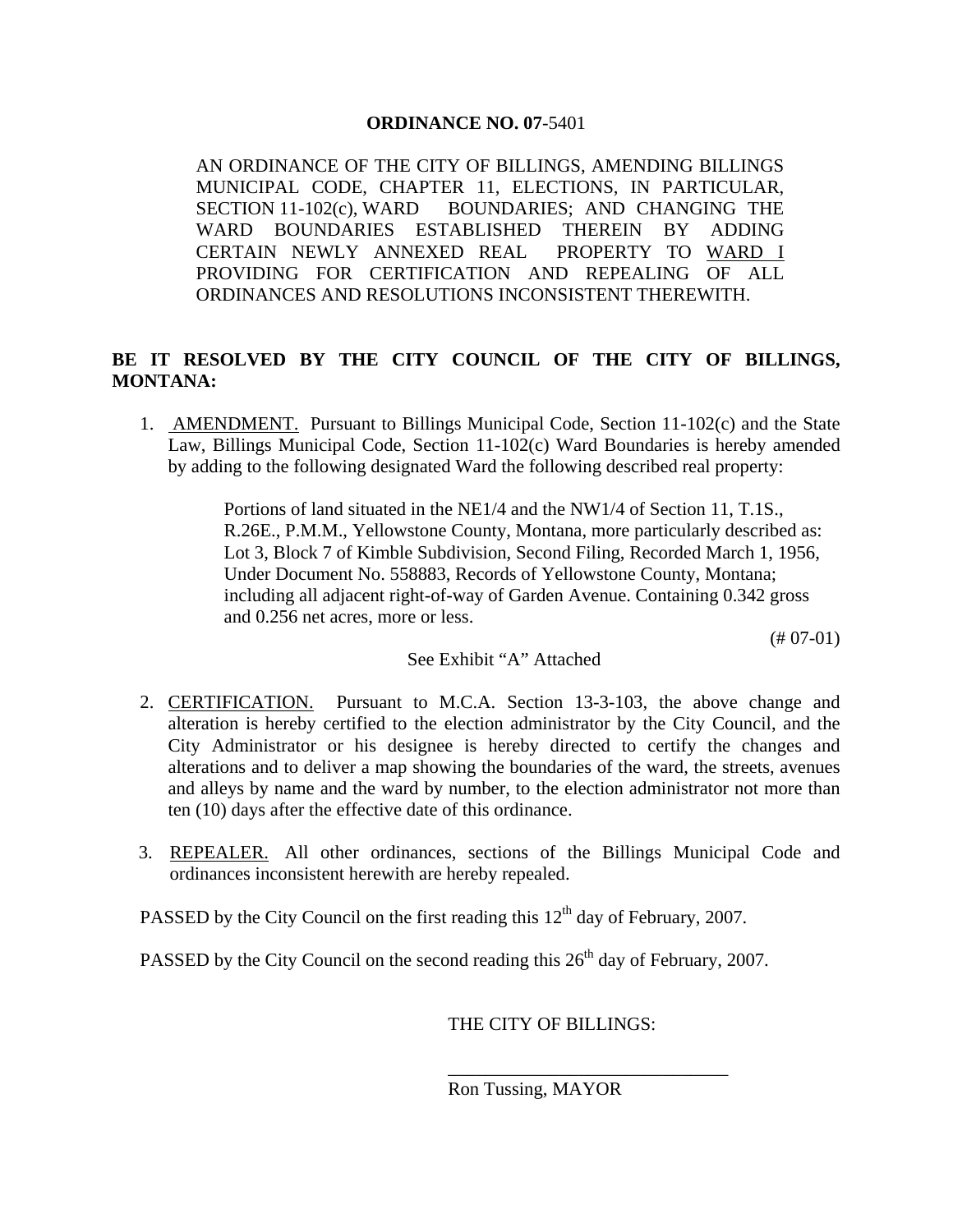Ord 07-5401

ATTEST:

 $BY:$ 

Marita Herold, MMC CITY CLERK